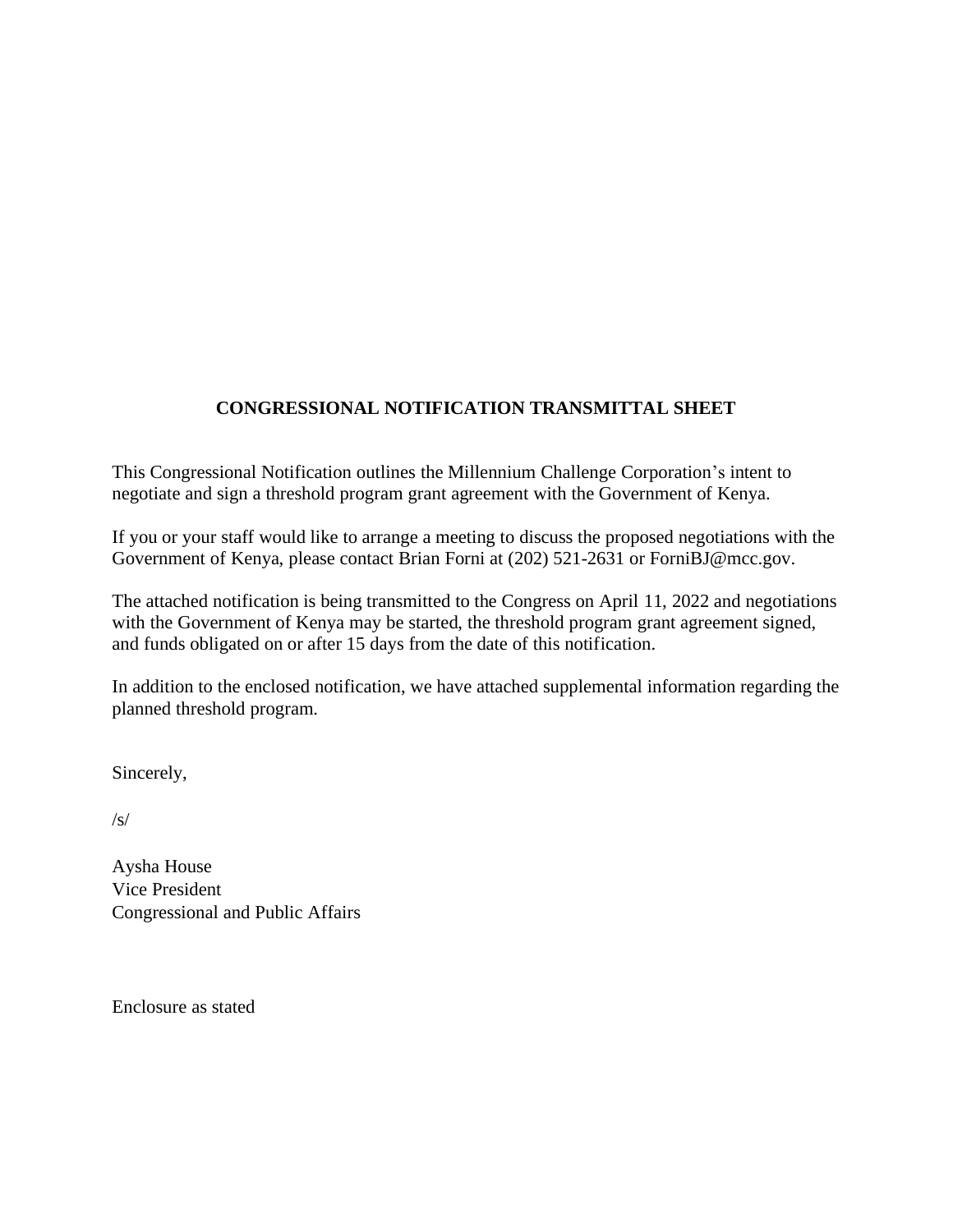#### **MILLENNIUM CHALLENGE CORPORATION CONGRESSIONAL NOTIFICATION**

#### **April 11, 2022**

| PROGRAM:                  | <b>Threshold</b>                |
|---------------------------|---------------------------------|
| APPROPRIATIONS CATEGORY:  | Fiscal Years 2020, 2021, & 2022 |
| <b>OBLIGATION AMOUNT:</b> | \$60,000,000                    |

Pursuant to Division G, Title III, under the heading "Millennium Challenge Corporation" of the Further Consolidated Appropriations Act, 2020 (P.L. 116-94): Division K, Title III, under the heading "Millennium Challenge Corporation" of the Consolidated Appropriations Act, 2021(P.L. 116-260); Division K, Title III under the heading "Millennium Challenge Corporation" of the Consolidated Appropriations Act, 2022 (P.L. 117-103); and section 610(a) of the Millennium Challenge Act of 2003, as amended (the "Act"), this notification is to advise you that the Millennium Challenge Corporation (MCC) intends to negotiate and sign an agreement with the Government Kenya obligating up to \$60,000,000 for a program of assistance under section 616 of the Act (the "Threshold Program").

The proposed Threshold Program with Kenya is designed to support policy and institutional reforms in an area identified as a critical constraint to economic growth and poverty reduction the limited urban connectivity that undermines productivity in Nairobi.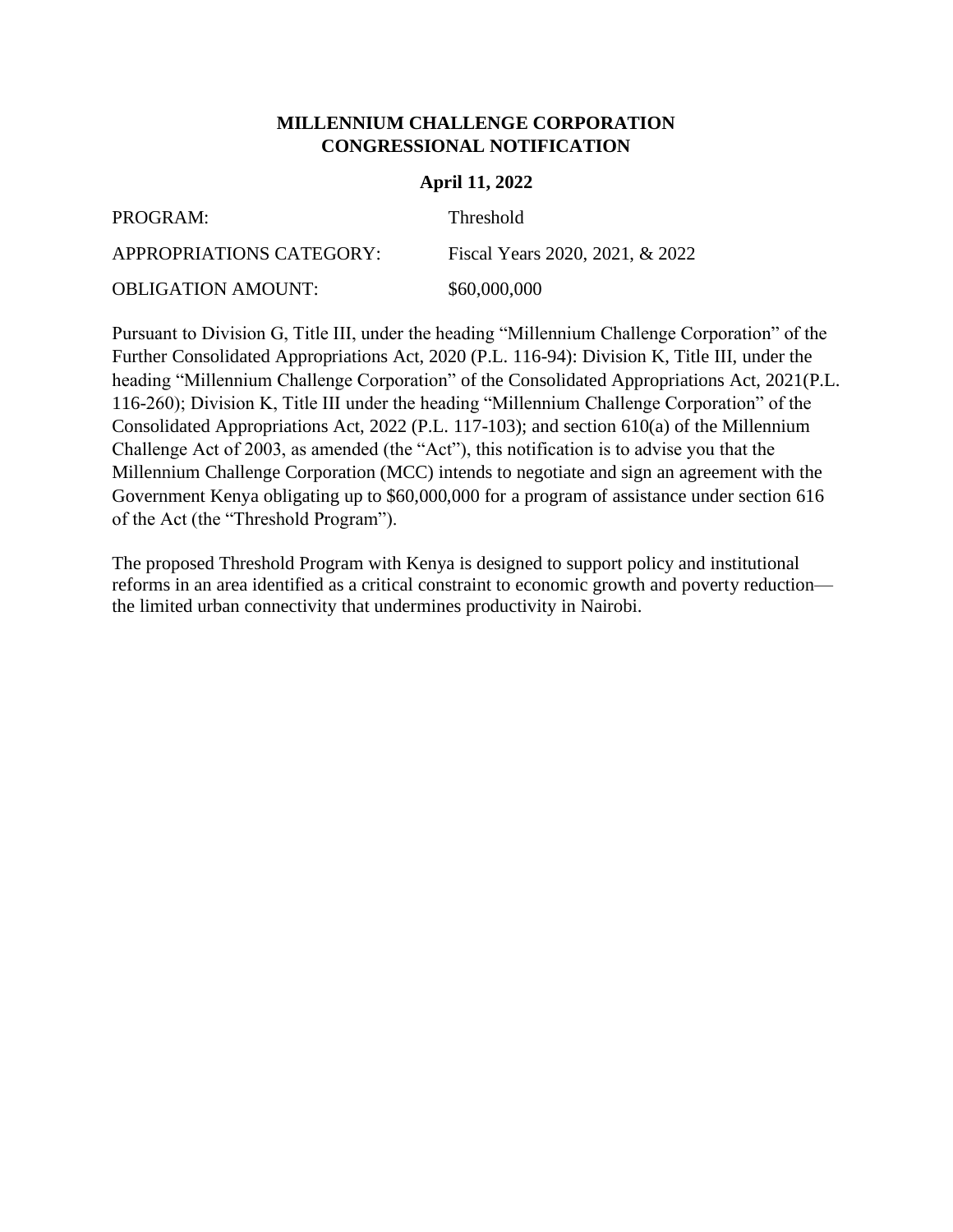## **SUPPLEMENTAL INFORMATION PROPOSED KENYA THRESHOLD PROGRAM**

#### **Overview**

The proposed Kenya Threshold Program seeks to assist the Government of Kenya in addressing limited urban connectivity, which undermines productivity in Nairobi, a critical constraint to inclusive economic growth. The threshold program will address this constraint through four projects: the Integrated Transport Planning Project, the First and Last Mile Connections Project, the Detailed Land Use Project, and the Blended Finance for Bus Rapid Transit (BRT) Project.

#### **Background and Context**

#### *Selection and Eligibility Overview*

The Board selected Kenya to develop a threshold program in December 2019. At the time, Kenya did not pass the MCC scorecard. Kenya subsequently strengthened its performance on the Control of Corruption indicator, leading it to pass the indicator and the overall scorecard for the first time in the Fiscal Year (FY) 2021. Kenya continues to pass the scorecard in FY 2022.

#### *Summary of Constraints to Growth*

MCC and the Government of Kenya identified limited urban connectivity as a binding constraint to economic growth in Kenya. The analysis revealed that urban areas in Kenya—particularly Nairobi—did not enjoy the significant productivity benefits frequently associated with urban growth. Nairobi ranks among the most fragmented cities in the world, with low levels of capital investment giving rise to poor connections between neighborhoods. A lack of planning and investment has led to disconnected communities that radiate out from the city center along the city's hub-and-spoke network of main roads. This lack of connectivity has resulted in one-fifth of the land beyond the city center being occupied by informal settlements with virtually no planning at all. Congestion also reduces connections between productive elements of the urban economy, not least between workers and economic opportunities. The impact of limited connectivity falls most heavily on women by driving them into home-based, informal labor, for which the wage gap is nearly twice that in the formal labor market. Taken together, the issues of poor planning, traffic and congestion, and high transport costs undermine connectivity and fragment the Nairobi metropolitan area, limiting productivity among manufacturing firms in Nairobi.

The challenges of urban connectivity are experienced most intensely in Nairobi, the country's largest and most economically important city. Specifically, the challenges grow out of two related issues, namely (i) the inefficient movement of people and goods along the available network of roads, railways, and other transport infrastructure, and (ii) the inefficient organization of the built environment throughout the metropolitan area.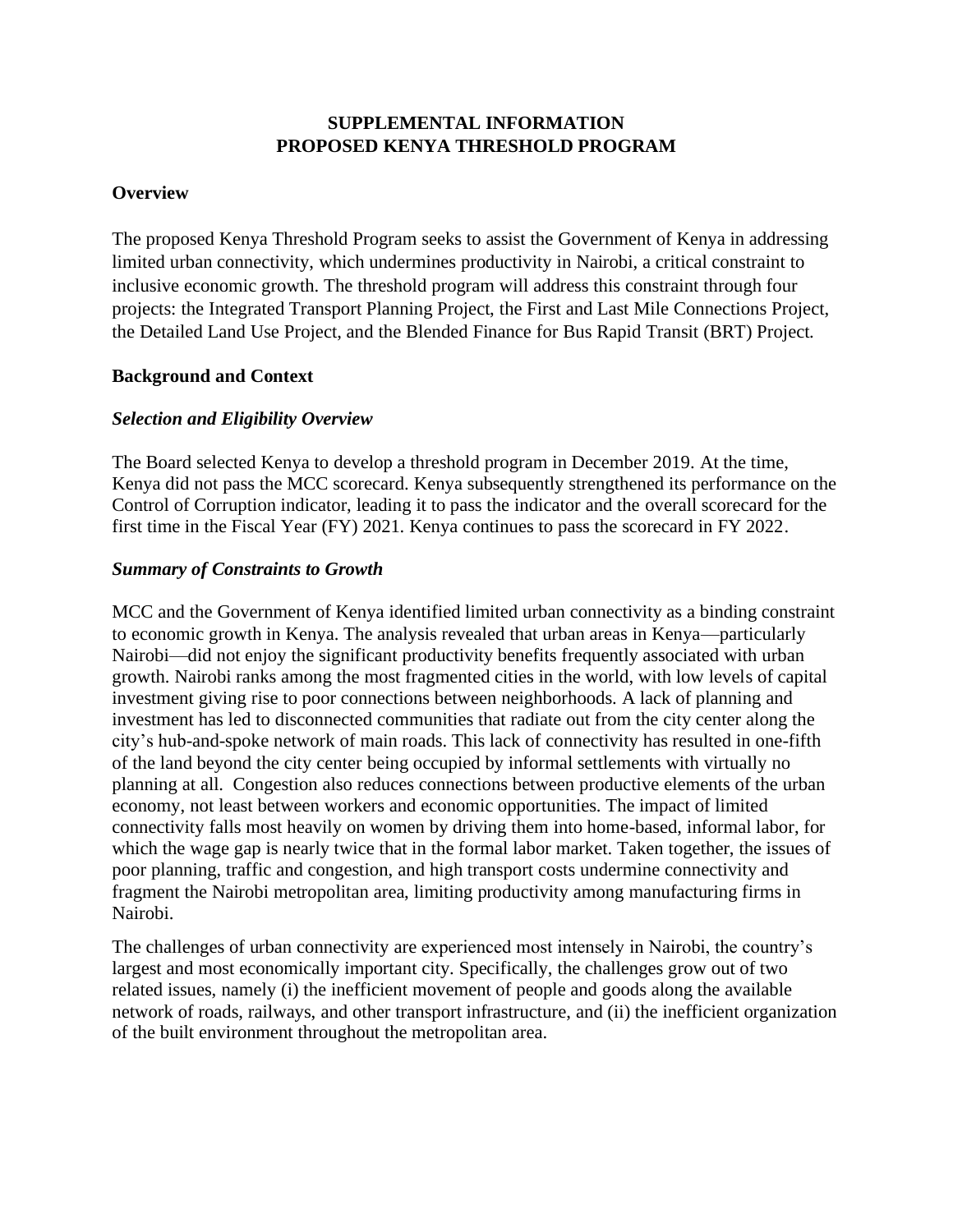### *Country Context*

Under its *Vision 2030* development plan*,* the Government of Kenya has emphasized the objectives of food security, healthcare, affordable housing, manufacturing, and transport infrastructure. To support increased expenditure on these priorities, the Government of Kenya will make significant transport infrastructure expansion investments to launch major transport infrastructure improvements within the Nairobi metropolitan area, including an upgrade to the international airport, an elevated highway that will run through the central business district, and four major bypass roads that will route commercial traffic away from the crowded city center.

To coordinate transportation planning and develop a new mass public transport system across the five counties of the Nairobi metropolitan area, the Government of Kenya created the Nairobi Metropolitan Area Transport Authority (NAMATA) in 2017. Then, in 2019, the Government of Kenya launched a new commuter rail service to connect suburban areas to the central business district, and in early 2020, began construction of the first of five planned lines of a BRT system. In 2020, the national government negotiated an agreement by which it assumed the responsibilities for land use planning, local transportation, and implementation through the Nairobi Metropolitan Services (NMS), a dedicated unit within the Executive Office of the President.

### **Program Summary and Budget**

The proposed Kenya Threshold Program aims to:

- 1. Strengthen NAMATA and build its capacity to coordinate, manage, and lead long-term efforts to rationalize the planning and prioritization of transportation investments across numerous public agencies;
- 2. Improve the planning and construction of small-scale infrastructure that connects residents of economically disadvantaged neighborhoods, as well as combat the problem of sexual harassment on private minibus taxis (known locally as matatus);
- 3. Update the policy and regulatory framework for land use decisions, support integrated processes for the development of a comprehensive land use plan for neighborhoods located east of Nairobi's central business district, and introduce new approaches to transit-oriented development that build stronger connections between residential, commercial, and industrial areas and the emerging commuter rail service and BRT system; and
- 4. Catalyze financing for the implementation of a BRT system using blended finance instruments.

Below is a summary describing the components of the proposed threshold program and the anticipated budget of up to \$60 million.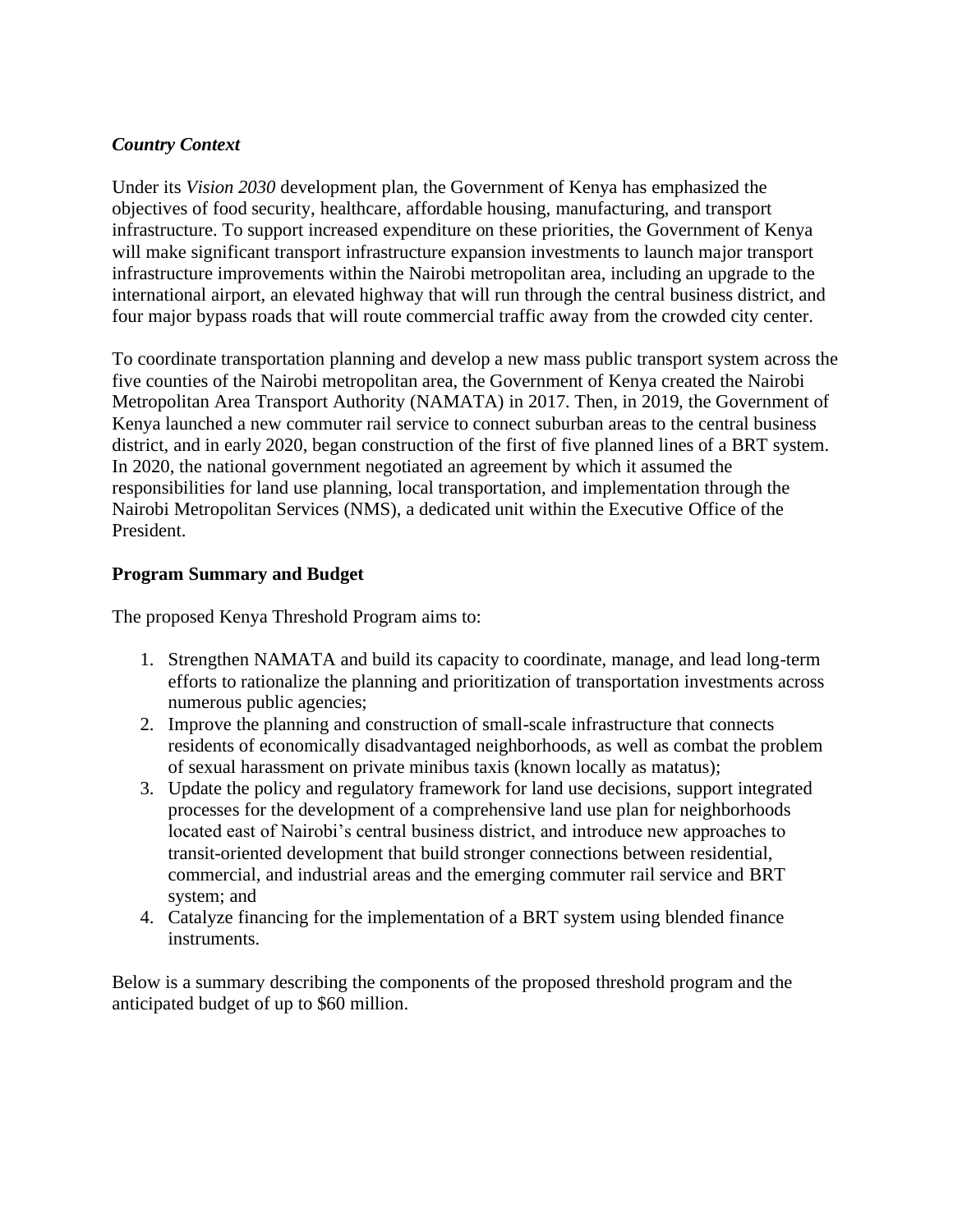| <b>Project/Activity</b>                              | Budget (US\$) |
|------------------------------------------------------|---------------|
| <b>Integrated Transport Planning Project</b>         | \$6,000,000   |
| <b>Activity 1: Institutional Startup Support</b>     | \$1,000,000   |
| <b>Activity 2: Integrated Transport Planning</b>     | \$4,450,000   |
| Activity 3: Sector Governance and Alignment          | \$550,000     |
| <b>First and Last Mile Connections Project</b>       | \$20,000,000  |
| Activity 1: First and Last Mile Connections          | \$16,660,000  |
| <b>Activity 2: Capacity Building Support</b>         | \$320,000     |
| <b>Activity 3: Sexual Harassment Prevention</b>      | \$3,020,000   |
| <b>Detailed Land Use Project</b>                     | \$13,900,000  |
| Activity 1: Policy and Legal Framework               | \$3,410,000   |
| Activity 2: Land Use Planning                        | \$3,690,000   |
| <b>Activity 3: GIS</b>                               | \$1,030,000   |
| Activity 4: Land Activities to Promote Investment    | \$5,770,000   |
| <b>Blended Finance for Bus Rapid Transit Project</b> | \$12,000,000  |
| <b>Monitoring and Evaluation</b>                     | \$600,000     |
| <b>Program Administration</b>                        | \$7,500,000   |
| <b>Total Program</b>                                 | \$60,000,000  |

# **Table 1: The Kenya Threshold Program Budget**

### **Proposed Projects**

#### *Integrated Transport Planning Project*

The proposed Integrated Transport Planning Project is designed to help streamline multimodal transport system planning for Nairobi. The three activities within this project will support NAMATA to fulfill its institutional role of leading and managing a comprehensive, cooperative, and continuous transport planning process. The first activity focuses on developing the human resource capacity of NAMATA. The second activity aims to position and empower NAMATA to lead transport planning for the Nairobi metropolitan area, with the goal of developing a financially realistic transport investment plan. The third activity focuses on identifying gaps, overlaps, and conflicts among transport agencies and improving the sharing of information and enhanced coordination.

### *First and Last Mile Connections Project*

The proposed First and Last Mile Connections Project is designed to improve connectivity and provide safe access to the mass public transport system. The project will focus on a target area in Nairobi - a 27 square kilometer neighborhood jointly selected by the Government of Kenya and MCC (Target Area). The first activity will support the orderly planning, prioritization, design, and construction of small-scale investments to improve connectivity between areas in which residents live and work, and stations on the mass public transport system, thus providing a learnby-doing experience. The second activity will focus on building capacity for multimodal connectivity that includes non-motorized transport infrastructure. The goal is to inform better investment decisions through integrated processes.